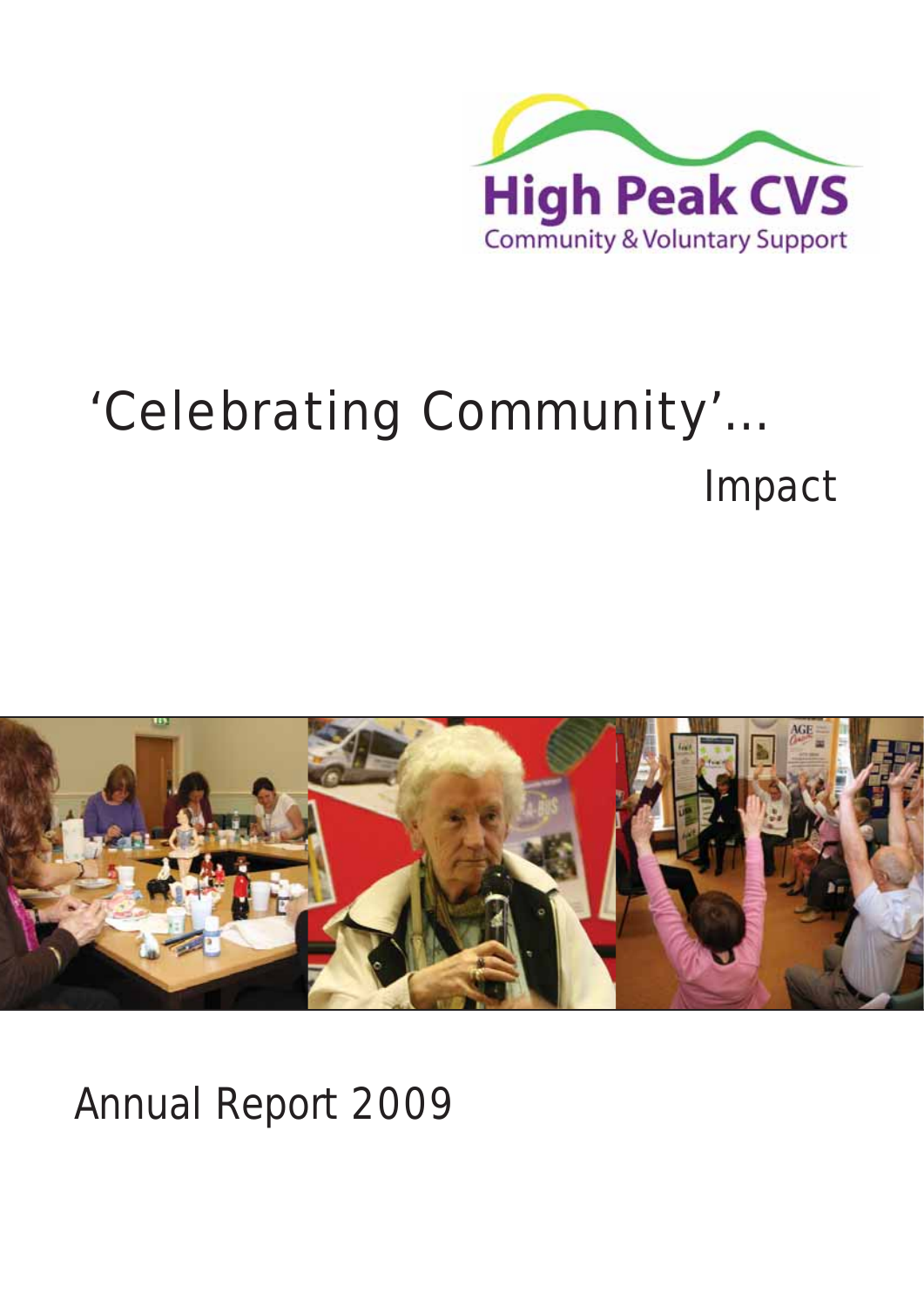# Introduction

Welcome to our annual review which aims to give you a flavour of the work we are involved in and highlight some of our achievements. This year and in future years we will be assessing our impact and how we provide value for money. In essence this means examining the changes resulting from the work that we did with 140 groups we supported during the year and how we have benefited our 324 member organisations.

Within this report we have quotes from our groups which illustrate our impact and the value placed on our input. These are taken from our interactive session at our last AGM and in our recent member's survey. Many respondents highlighted that they valued our services and particular emphasis was placed upon group development, finance and funding.

*"Attending CVS events has been good with networking opportunities"*

*"Helped group to get started on firm foundation"*

*PB Theatricals*

*Access Buxton*



### Overview of the year 2008/09 – the Highlights

During another busy year we:

- ◆ Offered a new Healthcheck service for groups who want help to review their whole operation. This process helps confirm strengths and identifies an action plan for improvement that the CVS can work with the group to achieve.
- ◆ Put on our largest ever Small Group Project special event. 172 attended this stimulating networking day, which was over twice as many people as the year before.
- ◆ We worked with High Peak Borough Council to deliver a successful induction programme for their new Councillors. This year we broadened the event to include Derbyshire County Council and Town and Parish Councils.
- ◆ Successfully won resources to continue our regional work including the East Midlands ICT Champions role (until March 2011) and a new project called Stepping Up to Enterprise.
- ◆ Started to increase our dialogue with our Members via an interactive session at our AGM and a Members' survey.
- ◆ Continued to develop our Social Enterprise Digital Umbrella.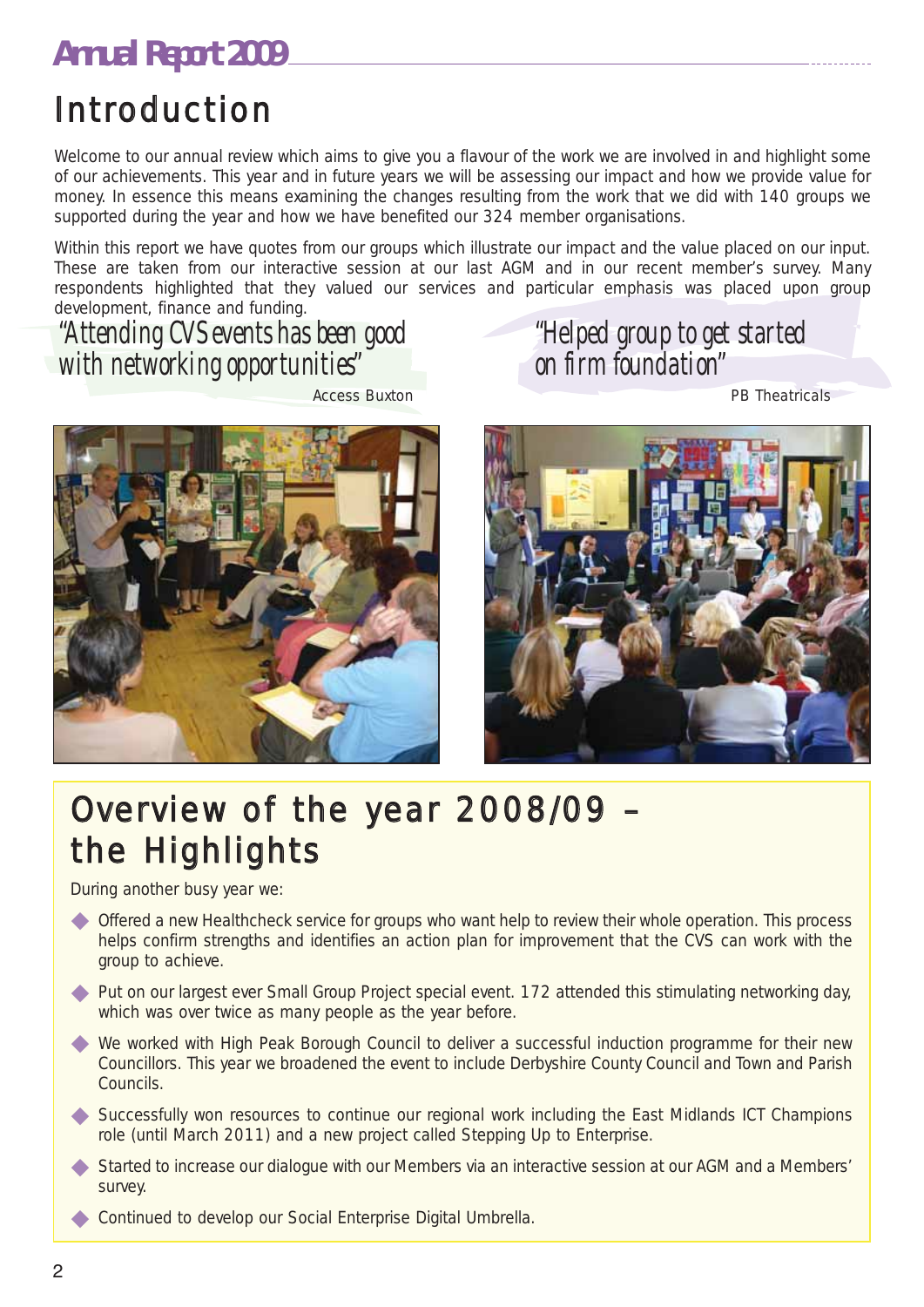### Message from the Chair

Following the sad death of Chris Woodcock in December 2008 I have been honoured to take on the role of Chair of the High Peak CVS. Chris gave a huge amount to the work of the CVS during his four and a half years as Chair and is sorely missed.

The Board and I continue to be impressed by the quality of the staff in the CVS, the work they carry out and their numerous achievements. In 2008/09 we focussed on improving communication with our Members, this is an ongoing process so please keep telling us what you think about the work we do, and how we can support you in the future.

Despite our best efforts the organisation again ran at a



deficit during 2008/09. The CVS continues to work hard to turn this situation around so we can avoid impacting on the services we offer our Members.

The theme of our AGM this year is the environment. This is a topic close to my heart having worked in environmental education for the last ten years. At the CVS, we strive to harness the commitment and enthusiasm we see in the community and voluntary sector so it can rise to the challenge we all face in reducing our carbon footprint.

### Message from the Chief Executive

Our members have always played a pivotal role within High Peak CVS and very much this year's theme has been about listening to our members.

We have been busy gathering members' views from the interactive session from our last AGM and our members' survey which culminated in our recent highly successful and well attended members' meeting.

Thank you to all our members who have contributed and taken part in our member activities. Your views are important to us as a way of ensuring that we are meeting your needs and supporting you in dealing with your issues.



Upon a personal note, this year has been a challenging year, with the sad loss of our Chair, my friend and colleague Chris Woodcock, with whom I have worked with for five years. I am glad that we are putting plans in place to acknowledge Chris' unique contribution to High Peak CVS and the voluntary sector in the High Peak through our Celebrating People Award.

*"Without help from the CVS we would not have been as successful as we are"*

*Wednesday Luncheon Club*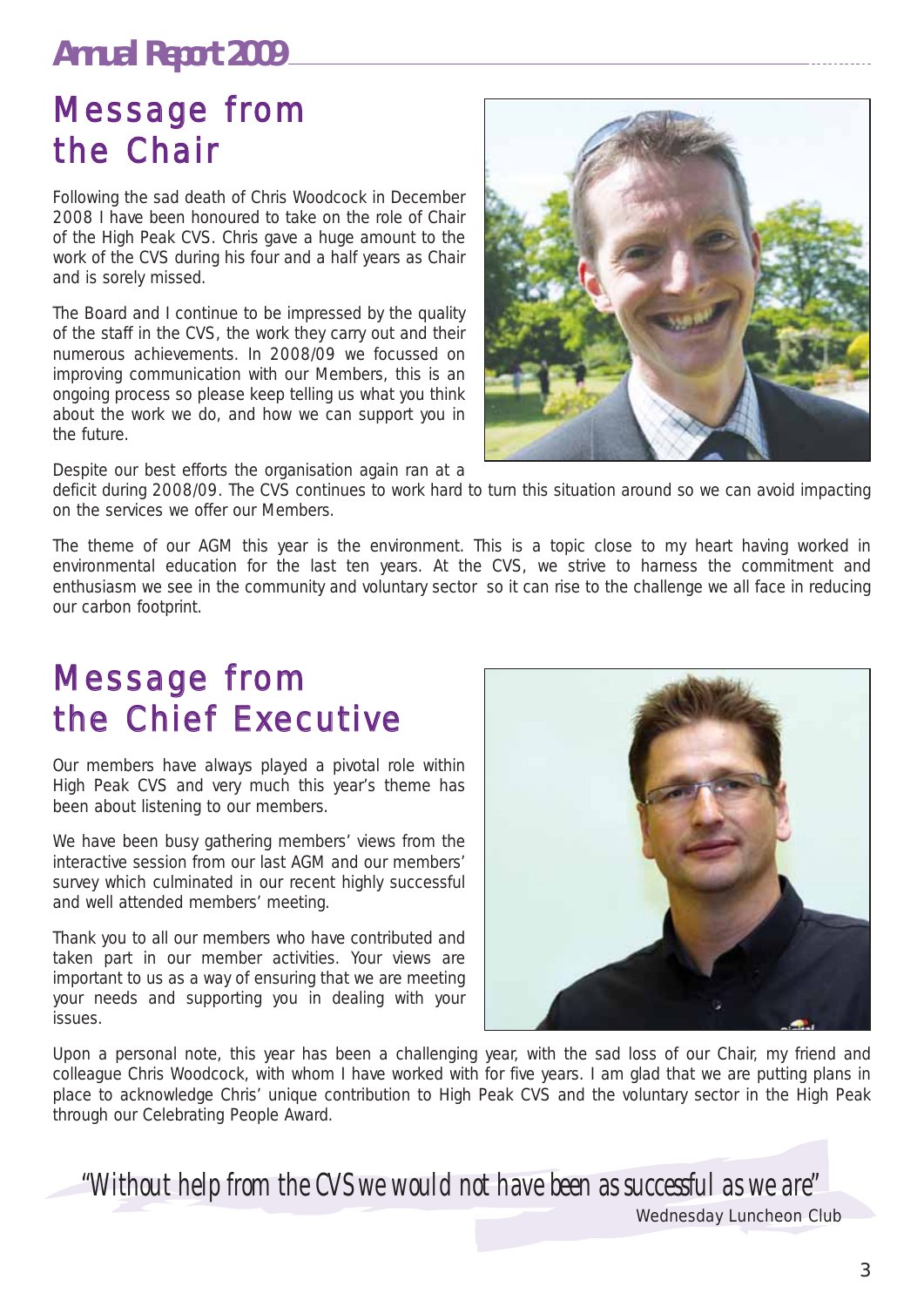# Working in partnership locally, regionally and nationally



This year we further developed our new councillor induction session to include High Peak, Derbyshire, Town and Parish Councillors. The session looked at issues from large, small and volunteering organisations.

We continue to engage in many local, county and regional partnerships.

Our profile at a regional level has been enhanced this year by the continuation of the East Midlands Regional ICT Champions role and a significant contribution to the successful BASIS 2 Regional ICT bid.

We continue to have strong links with the NCVO Sustainable Funding Project and have delivered four courses across the East Midlands Region on sustainable funding and social enterprise attended by 62 people in total. Our high profile has led to the winning of resources

to support income diversification in a new regional project, 'Stepping Up to Enterprise'. These partnerships have recently been acknowledged with Esther Jones appointment to NCVO's Members Assembly.

This year we have seen a substantial increase in our profile on the national stage with our Chief Executive giving the welcoming address at the National Association for Voluntary and Community Action (NAVCA) Annual Chief Executives Conference. Kevin also led conference workshop sessions on Asset Development and Social Enterprise.

# Digital Umbrella

Having completed over 60 websites for a wide range of customers from local community and voluntary groups, businesses and partnerships to regional library services, Digital Umbrella is coming of age.

We have made significant progress internally in Business Planning, Sales and Marketing Planning and improving our operational management including recording of time and implementing a sales lead process.

There have been significant changes in the staffing and we recently recruited our 4th web designer Suzanne Leusby who has considerable experience of working in the commercial sector. Nicola Dinsdale left in March and Rachel Harman has joined the team as the Sales Lead Administrator.

This year we conducted our first national marketing campaign which was targeted at Women's Aids.

We continue to develop our products and services and our purpose built, easy to use Content Management System has become a major sales feature. One of our new departures has been the development of a bespoke database system for Derbyshire Dales District Council Housing Department which generates reports to funders and collates data on affordable housing projects.

More information on our portfolio and how we can support your project, organisation or idea can be found at www.digitalumbrella.co.uk

*"Website and database Client's response - "I'm getting some very positive feedback from our Regional Council and members about the new website - comments have been made about how easy it is to use, how professional it looks and how attractive it is. As you know H.... and I are delighted with the ease with which we can add to and edit content for the site. I've been very pleased with the work you've done for us and the support you've provided to myself and H." Libraries and Information East Midlands*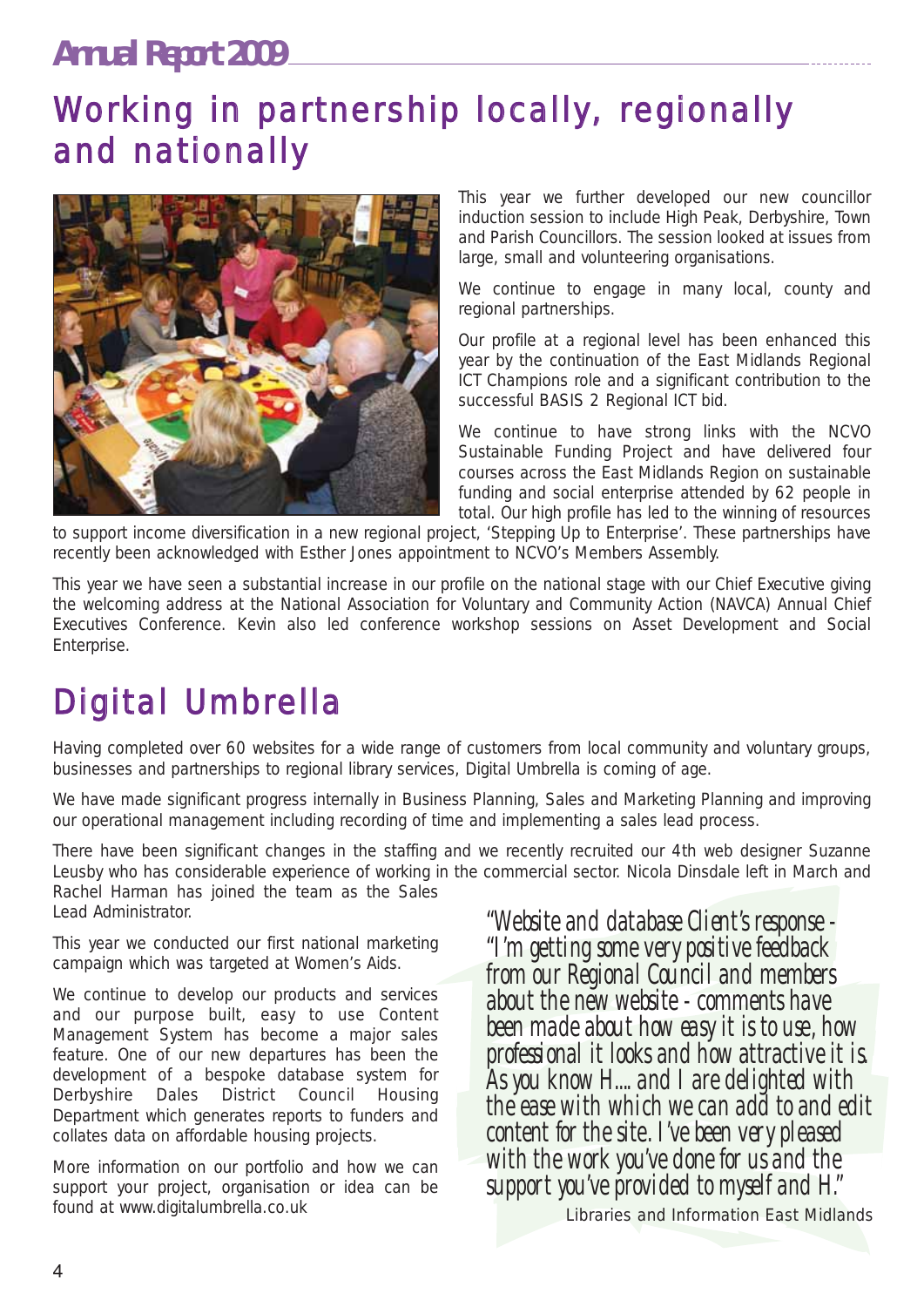#### Development Work

This year has been another successful year for the High Peak CVS Development Team. The 3 development workers can offer generic and specialist support with a focus on the needs of small and disadvantaged groups (Small Group Project), knowledge of social enterprise and sustainable development including the environment (Sustain) and the needs of arts related groups, festivals and creative industries (Arts and Creative Businesses).

The team offered support to 133 voluntary and community groups who operate in the High Peak and we provided a mixture of advice, information, signposting, and training, or ongoing development support.



The offer of healthchecks is a new development for groups who want help to review their whole operation, from petty cash to governance and policy development. The process helps confirm strengths and identifies areas for improvement that the CVS can work with the group to achieve.

*"the input from the CVS has enabled us to start a new group and given us knowledge how to run the Community Roots group" Community Roots Group*



We ran training courses attended by 98 people on a wide range of topics from presentation skills, to funding and IT. The Small Group Project special event, our stimulating networking day, had 172 attendees, which was over twice as many people as the year before.

In response to the High Peak CVS member's requests we set up a full day Funders Fair in the autumn in Buxton. Major funders like the Charity Bank, the Big Lottery, Derbyshire Community Foundation and High Peak Borough Council attended and groups were able to book 1:1 sessions with the funders and attend the short practical workshops that were run throughout the day.

We had a significant change to the team when Sandy stepped away from the helm of the Small Group Project after 9 years of loyal service to the cause of helping small groups to set up and flourish. Sandy made a huge contribution, from a time before the CVS was fully established, right up to the end of October 2008, when she said her farewells at the end of the CVS AGM. Shortly after, we also said goodbye to Sandy's co worker Nancy who left to prepare for relocation in the USA. Their leaving however gave us chance to recruit an excellent new full time worker, Liz Fletcher, who has already made a great impression with her support to small groups.

*"Your funding circus in Buxton last November led towards us getting funding for a side saddle to fit a shire horse (an unusual commodity!)" Castleton Garland Ceremony* *"We have been helped with funding applications which provided funding for various projects within Furness Vale Community Association" Furness Vale Community Association*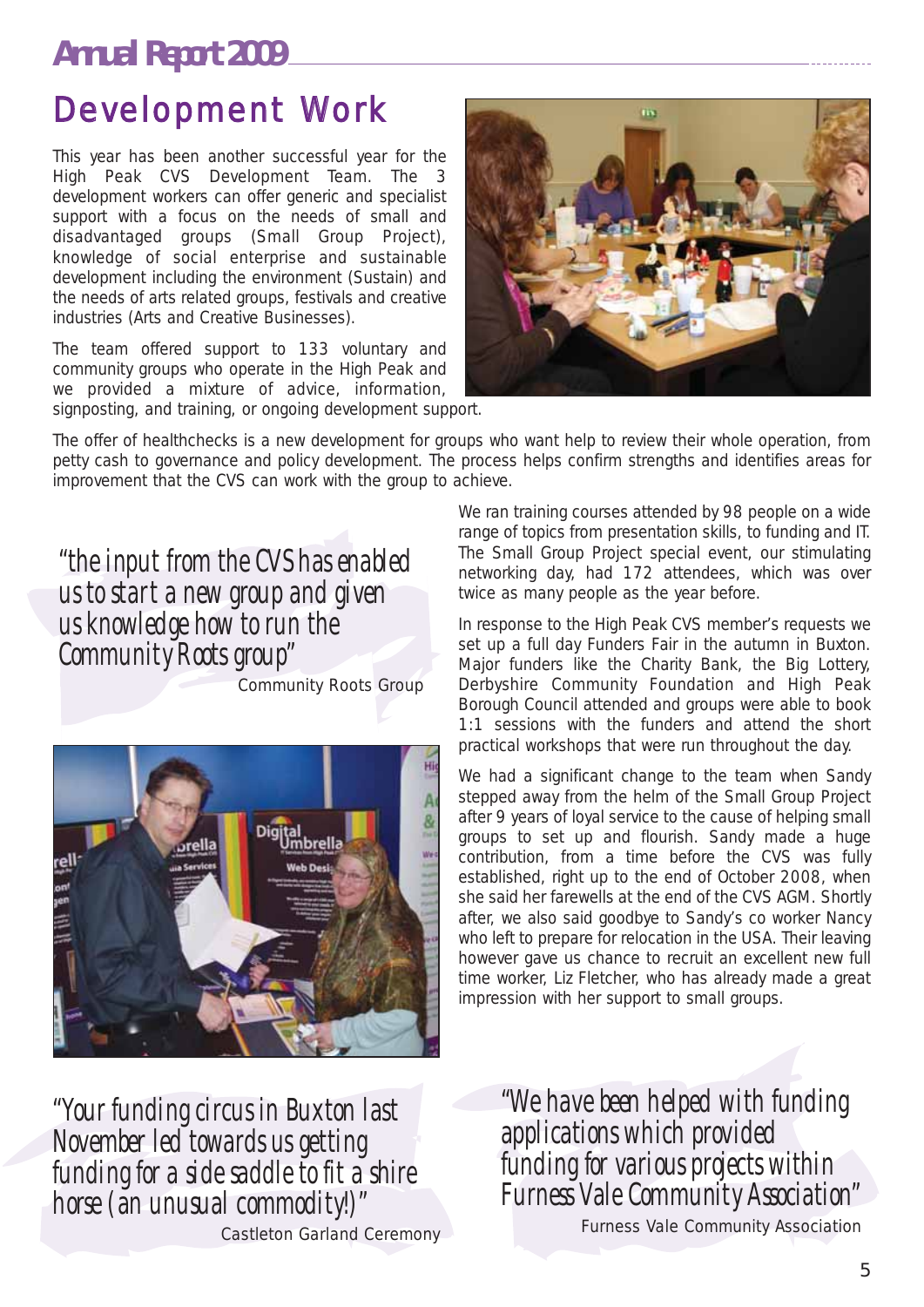# Powerhouse

The Powerhouse oversees the financial management, HR, premises management and the practical services of High Peak CVS. This includes room and equipment hire to community groups, maintaining the library which has specific resources on all aspects of volunteering and developing community groups, and the Community Print Service.

Room and equipment hire were accessed by 42 groups and the Community Print Service continues to deliver a quality and friendly service that 33 different groups have accessed this year.

*"Print service/equipment hire enabled events to take place'" Friends of Pavilion Gardens* *"Always very helpful. Courses attended have been well run. Printing service is an excellent facility for local groups."*

*Whaley Bridge Band*

# Principal sources of funding



Our top four grant funders are Big Lottery, Capacity Builders, High Peak Borough Council and Derbyshire County Council. High Peak Borough Council provide core funding and maintain an investment towards the joint Arts and Creative Businesses Project.

During the year additional investment by Derbyshire PCT and Tameside and Glossop PCT helped double the size of the Small Groups Special Event.

We continue to have a complex funding profile with a range of grants and contracts. We have diversified our funding base with a wider range of contractors and received increased investment from Capacity Builders via our two regional projects East Midlands Regional ICT Champions and Stepping Up to Enterprise.

# Financial Review

At the start of the year we anticipated and planned for an overall deficit. The principle contributors to this were underfunded projects within the Development Team and Digital Umbrella. We closed the projected deficit within the Development Team but had a larger than anticipated deficit within Digital Umbrella due to low levels of trading within the first six months of the year. Despite Digital Umbrella making a good recovery in the following last six months the end of year deficit was higher than originally anticipated and has had to be covered by reserves.

Our reserves policy states that we will seek to maintain unrestricted reserves equivalent to 6 months operating costs. Our reserves are mainly represented by the building which we occupy and own outright. Our free reserves constitute two months operating costs.

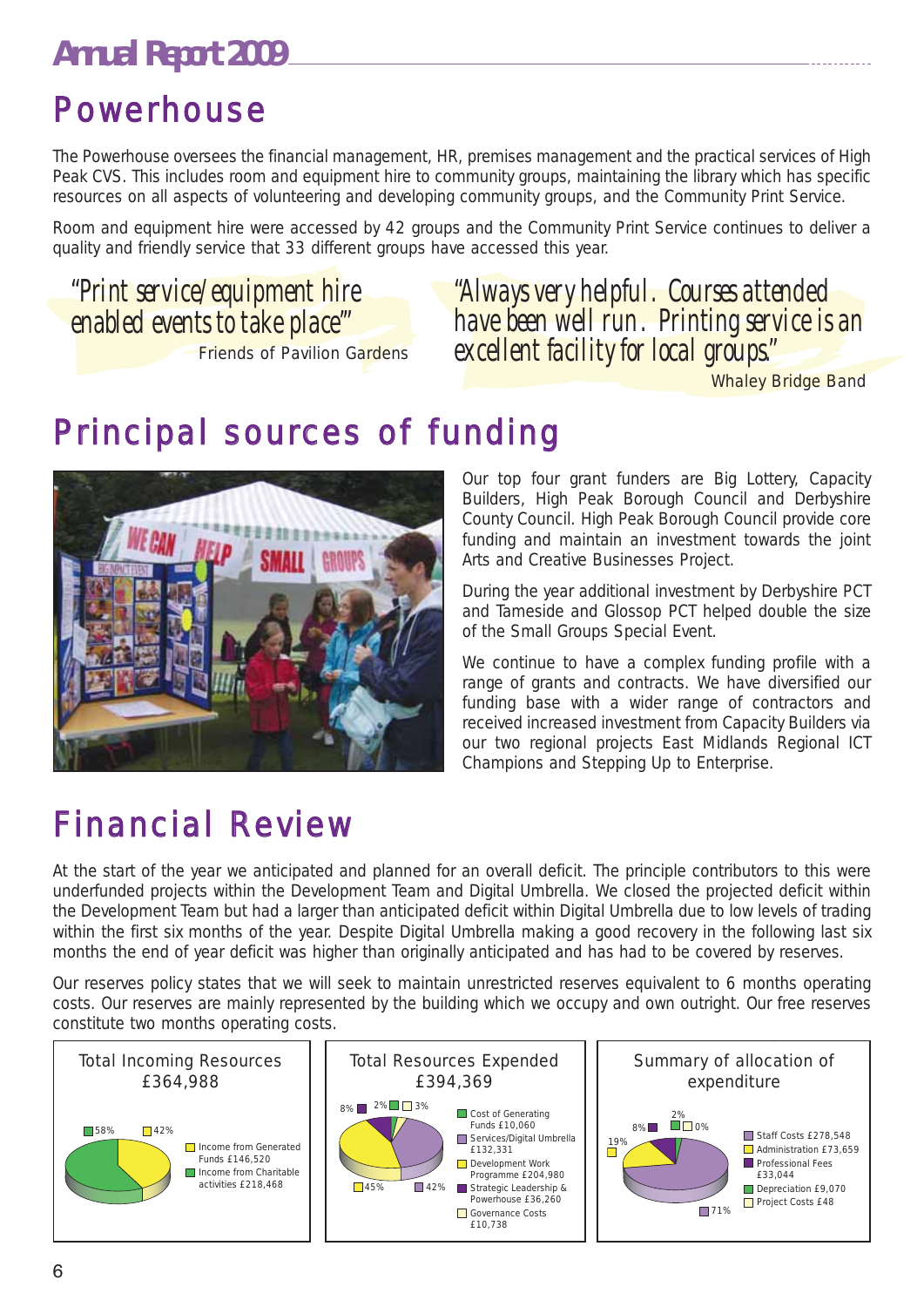# Plans for the future

We intend to build on our successes over the previous years in accordance with our objectives and through our existing projects. With the current economic uncertainty we are working to ensure we can continue to deliver as wide a range of services to our Members within our available resources.

The priorities for our four programme areas over the next year are:



#### Development Work

- Increase publicity about range of training courses and incorporate specific requests for one off training.
- es and inco<br>ntary and o<br>and Deve • Expand the Healthcheck review work with voluntary and community groups in the High Peak into agreed action plans with links to Derbyshire Learning and Development Consortium for accredited training and quality standards and other training.

#### Digital Umbrella

- Implementing business, sales and marketing plans model for Digital Umbrella.
- ans model<br>mpany, bot<br>the end of • Enabling a smooth transition into the new company, both for staff and customers, by ensuring that the mechanisms are in place to be a subsidiary by the end of the year.

#### Power House

- tems. • Implementation of two separate accounting systems.
- Contingency and Succession Planning.

#### Strategic Leadership

- or the org.<br>
arrangem • Implement the 5 year vision and strategy for the organisation leading to the creation of a 5 year sustainability plan.
- Continue to strengthen and develop partnership arrangements with key stakeholders.



*"It is very reassuring that there is somewhere that we can turn to if we need help" Castleton Garland Ceremony*